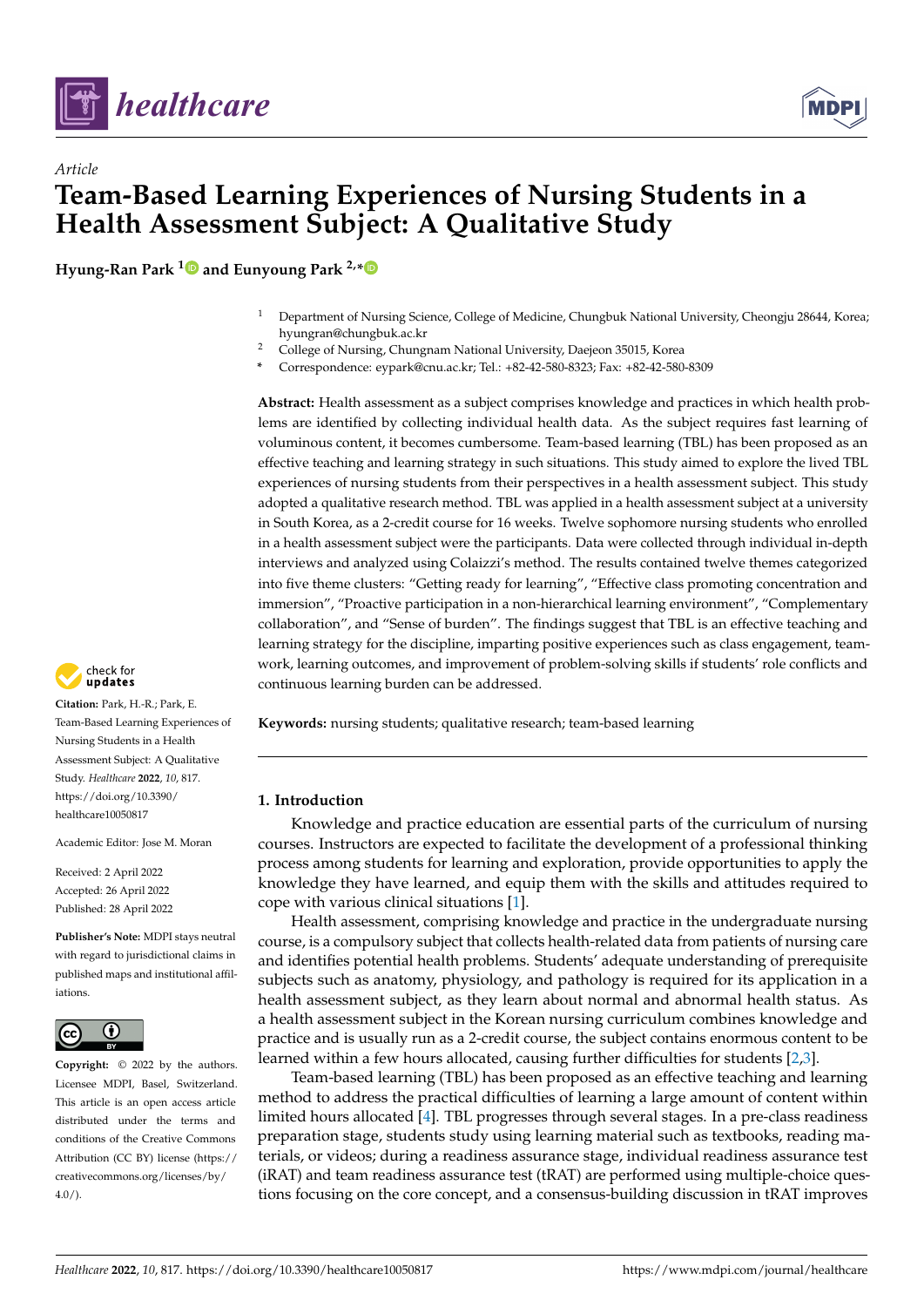interaction and decision-making process. Through a feedback and mini-lecture stage, an instructor reviews the core concept tested in iRAT and tRAT. Then, students are prepared to solve a complex problem in the next application exercise. Subsequently, in the application exercise stage, a complex problem is solved by the team, and all teams are provided the same problem that they can face in real-world workplace [\[4\]](#page-13-3). The reported benefits of TBL include enhanced learning effect and development in capabilities of interactions and interpersonal skills [\[4\]](#page-13-3). The students' capabilities such as communication, collaboration, and problem-solving, and learning attitudes such as satisfaction and engagement are positively influenced by TBL [\[5\]](#page-13-4). However, there have been few studies on the essence of the TBL experiences from the students' perspectives, which limits the understanding of the TBL experience in the actual subjects of learning [\[6–](#page-13-5)[12\]](#page-13-6).

The existing qualitative research on TBL experiences from students' perspectives has been conducted on students of multidisciplinary courses [\[6](#page-13-5)[–9\]](#page-13-7) and not exclusively on a health assessment subject. Some studies have only performed an analysis of short responses obtained as a part of research conducted along with quantitative research [\[10,](#page-13-8)[11\]](#page-13-9) and thereby have only limited information on TBL experiences. A previous study [\[12\]](#page-13-6) on TBL experiences of international nursing students presented difficulties they experienced due to the cultural differences but not students' experiences of TBL alone. Although the benefits of TBL have been reported in terms of learning outcomes and indicators of clinical capacities performance, it is important to investigate the phenomenological essence of TBL experiences from students' perspectives to determine the effects of TBL as a teaching and learning strategy.

A qualitative study on students' experiences of TBL should be performed in their natural context and environment as an overall understanding and insight on the research topic can be acquired [\[13\]](#page-13-10). Phenomenological methods ensure an understanding of how participants of the study perceive phenomena and how such perceptions influence their behavior [\[14\]](#page-13-11).

Therefore, the purpose of this study was to conduct an in-depth exploration of the lived TBL experiences of nursing students in a health assessment subject. The research question was "How do nursing students perceive their TBL experiences in a health assessment subject?".

#### **2. Materials and Methods**

# *2.1. Design*

This qualitative study was based on a descriptive, phenomenological approach for understanding the learning experiences of nursing students in a health assessment subject with the application of TBL. In the descriptive phenomenology influenced by Husserl's philosophy, it is important to explore essential structures of the phenomena [\[15\]](#page-13-12). This study complies with the comprehensive checklist of the Consolidated Criteria for Reporting Qualitative Research (COREQ) [\[16\]](#page-13-13).

## *2.2. Participants and Setting*

Eligible participants were sophomores who enrolled in a health assessment subject at a nursing college in South Korea and who were willing to join this study. To minimize the researcher's effect, we excluded students who were taking classes of another subject taught by the researcher at the time of the recruitment. Purposive sampling was used to select those who could best represent phenomena of the relevant topic [\[17\]](#page-13-14). Twelve students out of a batch of 72 were finally selected as study participants; they were recruited based on the composition ratio by sex, age, self-perceived personality, and grades. Health assessment, which applies TBL, is a two-credit subject, with 50-min of lecture class and 100-min of laboratory practice per week, for 16 weeks in total. All second-year nursing students were required to take a health assessment subject involving TBL at the college. There were twelve teams, each comprising six members. The lecture topics included the respiratory, cardiovascular, gastrointestinal, and nervous systems. After forming teams, the TBL classes were conducted, keeping an order based on pre-class preparation, iRAT and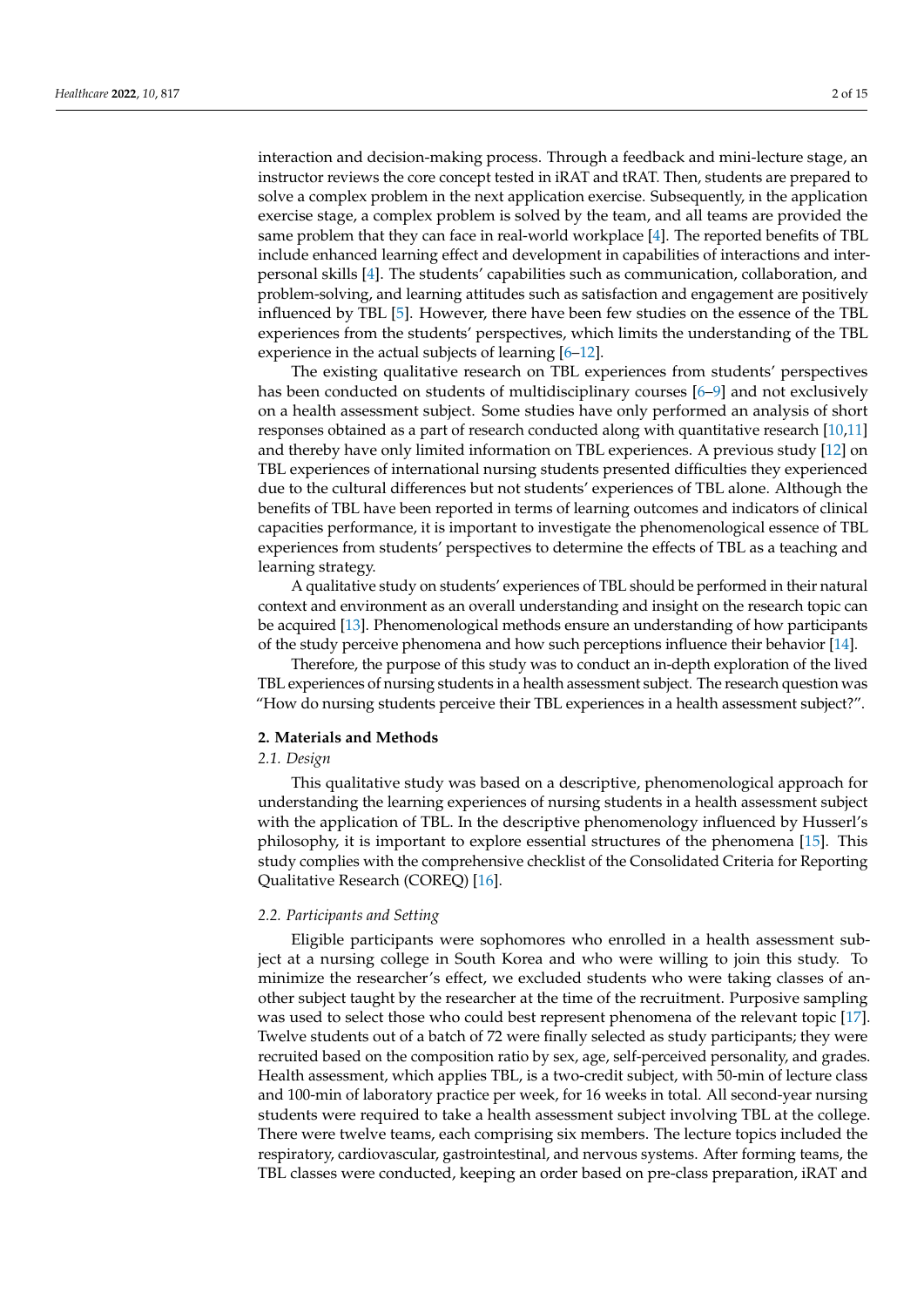tRAT, feedback and mini-lecture, and application exercises according to Michaelson's [\[4\]](#page-13-3) guidelines (Table [1\)](#page-2-0).

| <b>Stages</b>             | <b>Specific Procedures</b>                                                                                                                                                                                                                                                                                                                                                                                                                                                                                                                                                                                                                                                                                                                                                                      |
|---------------------------|-------------------------------------------------------------------------------------------------------------------------------------------------------------------------------------------------------------------------------------------------------------------------------------------------------------------------------------------------------------------------------------------------------------------------------------------------------------------------------------------------------------------------------------------------------------------------------------------------------------------------------------------------------------------------------------------------------------------------------------------------------------------------------------------------|
| Pre-class preparation     | In the material for the pre-class preparation, the key points of<br>the lesson were provided on the front and back pages of the A4<br>paper based on the desired learning outcomes of each class,<br>including normal and abnormal findings of anatomy,<br>physiology, and health assessment. Pre-class preparation for<br>each session took approximately 30-45 min, and written<br>materials on the topic were provided a week in advance<br>for all students.<br>Example: Assessment knowledge-Inspection, palpation,<br>percussion, and auscultation of thorax and lungs                                                                                                                                                                                                                    |
| Readiness assurance       | Individual RAT (iRAT) and team RAT (tRAT) were conducted<br>for each class; each test contained five multiple-choice questions<br>with a scheduled duration of five minutes.<br>Example: Questions about the shape of chest in inspection,<br>tactile fremitus in palpation, level of diaphragm in percussion,<br>vesicular sound in auscultation, and rhonchi as an abnormal<br>finding were used.                                                                                                                                                                                                                                                                                                                                                                                             |
| Feedback and mini-lecture | Immediately after the readiness assessment, feedback was<br>provided through team discussions and student-professor<br>interactions following a lecture for 20-30 min by the professor,<br>focusing on the core contents of the target topic.<br>Example: Mini-lecture was provided using power point slides<br>and health assessment video about thorax and lungs.                                                                                                                                                                                                                                                                                                                                                                                                                             |
| Application exercises     | First, students collected information on the location, size, extent,<br>and responses of the organ system with normal health<br>assessment findings obtained from healthy team members.<br>Subsequently, a health assessment was conducted on the<br>abnormal module using a high-fidelity simulator, and<br>a complex problem-solving skill was performed to achieve the<br>defined learning outcome.<br>Example: Normal findings-Assessment about respiratory<br>history, inspection, palpation, percussion, and auscultation of<br>posterior chest of team members was performed.<br>Abnormal findings—One question with 5 choices about<br>adventitious lung sounds using a high-fidelity simulator was<br>provided to teams and they presented the process and rationale<br>of the answer. |

<span id="page-2-0"></span>**Table 1.** Stage-specific procedures of team-based learning applied to the respiratory system.

#### RAT, readiness assurance test.

#### *2.3. Data Collection*

To minimize factors that could negatively impact the voluntary nature of participation, the study was completed after the semester was over and grade assessments were finalized. The face-to face, semi-structured, and in-depth individual interviews were conducted by the corresponding author, who is an experienced qualitative researcher and was not involved in the health assessment subject and was not responsible for evaluating student performance and grades. All interviews were conducted in her office at the school, which ensured a quiet environment. Twelve participants were sampled until reaching saturation [\[17\]](#page-13-14). The duration of the individual interviews lasted from 57 to 84 min. One interview was conducted for each participant, and additional interviews were conducted for two of them. All interviews were recorded in MP3 format, and the author noted any remarkable information in terms of atmosphere, content, or expressions. The recorded interviews were transcribed by the research assistant, and the transcripts were verified by the participants. The main interview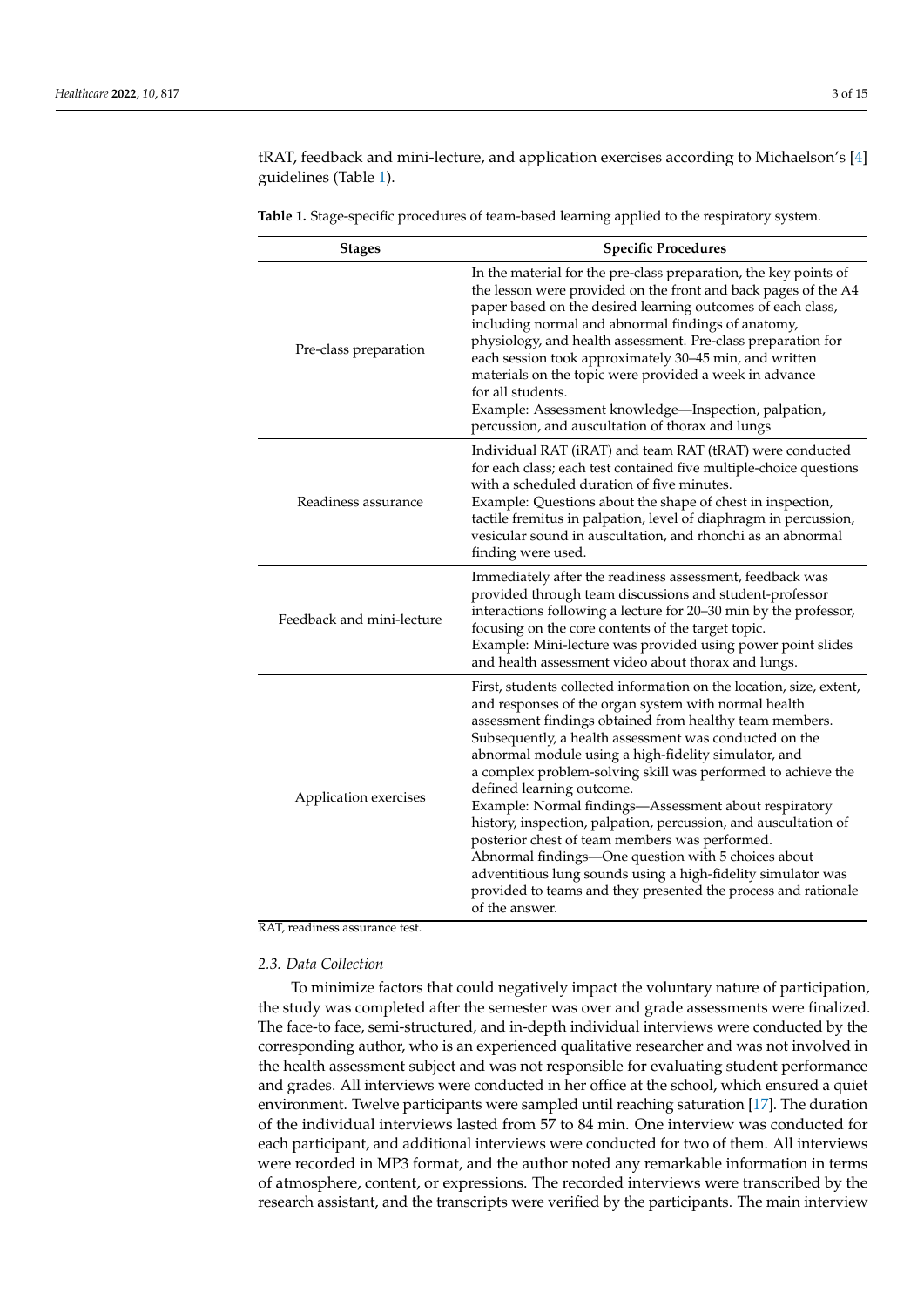question started as follows: "While you were taking the health assessment course, what kind of experiences did TBL offer you?" Further, specific questions were asked based on the students' answers and responses. Table [2](#page-3-0) provides examples of the key interview questions.

<span id="page-3-0"></span>**Table 2.** Examples of key interview questions.

- While you were taking the health assessment course, what kind of experiences did TBL offer you?
- How did you feel about the process of preparing for TBL?
- What is a useful experience you have availed with TBL?
- What are the difficult or disappointing experiences you have had during TBL?
- What were the differences between the health assessment class following TBL and other classes?
- What were the changes you have experienced before and after TBL?
- What did the TBL experience mean to you?

TBL, team-based learning.

#### *2.4. Ethical Considerations*

This study was conducted upon the approval of the Institutional Review Board of the university (AJIRB-SBR-MDB-13-350). Considering that the participants are students who opted for a course offered by one of the authors, the processes of obtaining their consent and conducting interviews were carried out by the other author who was not in charge of the course. Participants were briefed about the purpose and procedure of the study, the right to withdraw from participation in the study, and the policy on confidentiality and anonymity. Subsequently, they signed the informed consent form declaring their volition for participation in the study. Participation in the study had no impact on the grades of participants since they were already evaluated. To protect vulnerable participants, we excluded students who were taking classes of another subject taught by the researcher at the time of the interviews, which could be an obstacle to voluntary participation. Participants were given a gift certificate as a token of appreciation for their participation in the study.

#### *2.5. Data Analysis*

Data were analyzed based on Colaizzi's phenomenological method [\[15\]](#page-13-12) using NVivo 12 Plus for Windows software (QSR International, Burlington, MA, USA). In the first step of the analysis, the collected data were reviewed. To obtain the proper impression of the participant's statement without compromising the meaning expressed, the transcript was read repeatedly. Subsequently, we reviewed each transcript to extract significant statements pertaining to the experiences of TBL in a health assessment subject. In the third step, redundant expressions were excluded, and meanings were formulated in abstract forms after carefully examining derived statements. Efforts were made to understand the intended meanings of the participants and construct meanings in general forms and wordings. In the fourth step, the meanings were categorized into themes and theme clusters. Significant statements and generalized statements were grouped to organize the themes. Further, we underwent the process of continuous reflection on the original data and reconstituting the themes and theme clusters to examine whether they concurred in meaning making. In the fifth step, themes and theme clusters were comprehensively explained and described. Moreover, in the sixth step, to construct the essential structure of the experience, explanations of themes and theme clusters and the original data of the participants were presented in detail. The essential structure of the TBL experiences of the participants in the course was described. Finally, the themes, theme clusters, and quotations of the results were shown to two interviewed participants, and the consistency of the results with their own experiences were validated.

To ensure the rigor of the results derived in this study, the process was followed [\[18\]](#page-13-15). We established credibility by receiving confirmation from the participants on the themes and comprehensive descriptions. In-depth data were elicited, and the phenomena were described correctly, ensuring transferability. The interview schedule and situations were recorded using field notes and memos, and all data were recorded and transcribed to maintain dependability. To achieve confirmability, the corresponding author who con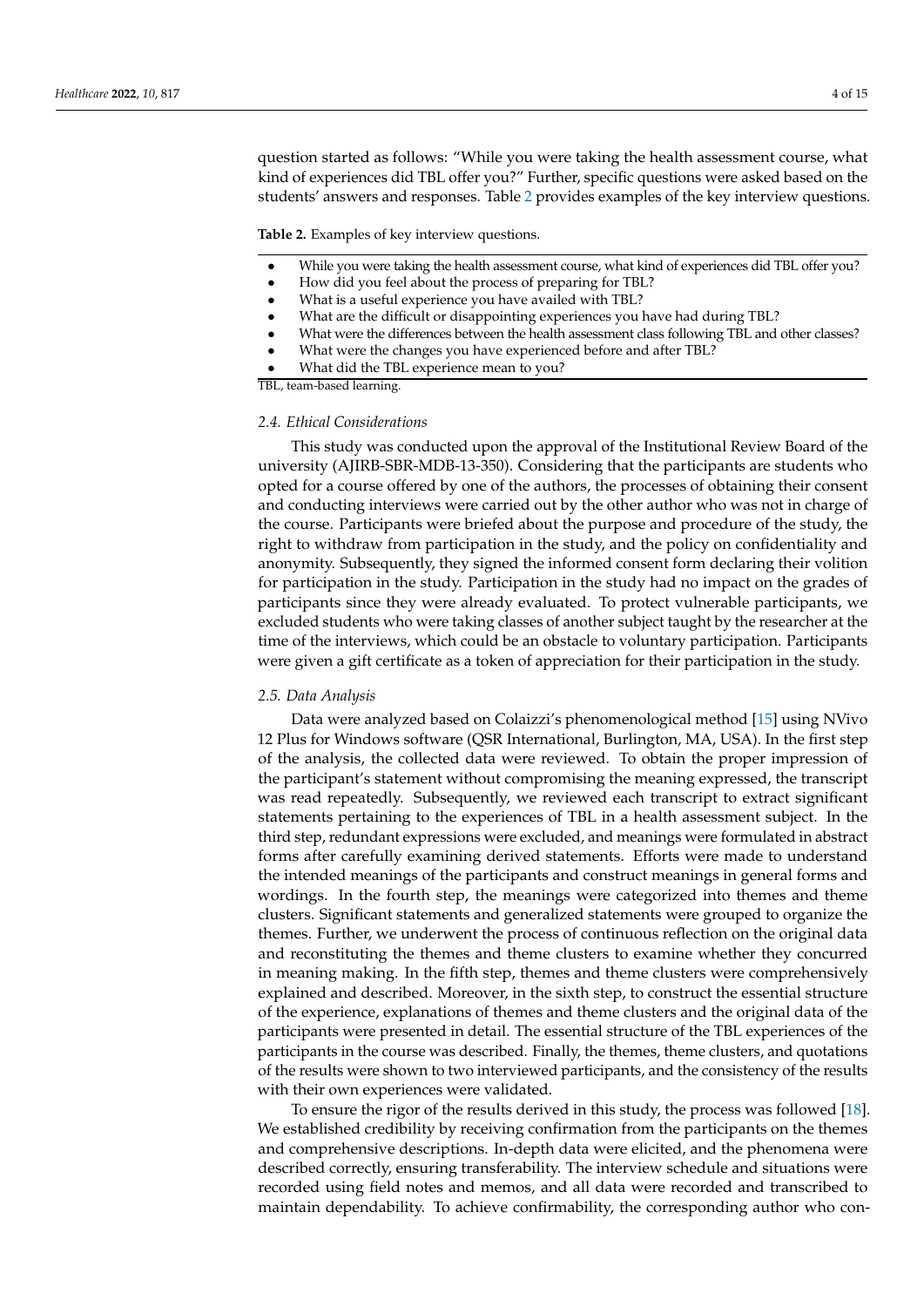ducted the interview tried to practice reflexivity for eliminating bias during the interview. Each researcher (the first and corresponding author) also independently analyzed the collected data to flag inconsistencies in the wording of the themes and construction before consensus on the final result.

## **3. Results**

There were eleven female and one male participants, aged 20–23 years (median: 21.5 years), and all participants had no previous experience of TBL (Table [3\)](#page-4-0).

| Participant No. | <b>Sex</b> | Age | <b>Self-Perceived Personality</b> | <b>Grade Point Average</b><br>in the Last Semester* | Satisfaction with<br><b>Nursing Major</b> |
|-----------------|------------|-----|-----------------------------------|-----------------------------------------------------|-------------------------------------------|
|                 |            |     |                                   |                                                     |                                           |
|                 | F          | 20  | Introvert                         | >4.0                                                | Satisfied                                 |
| າ               | F          | 21  | Introvert                         | < 3.0                                               | Satisfied                                 |
| 3               | F          | 21  | Extrovert                         | $3.0 - 3.9$                                         | Satisfied                                 |
| 4               | F          | 22  | Ambivert                          | $3.0 - 3.9$                                         | Satisfied                                 |
| 5               | F          | 22  | Ambivert                          | $3.0 - 3.9$                                         | Moderate                                  |
| 6               | F          | 22  | Ambivert                          | $3.0 - 3.9$                                         | Satisfied                                 |
| 7               | F          | 20  | Ambivert                          | $3.0 - 3.9$                                         | Moderate                                  |
| 8               | F          | 23  | Extrovert                         | $3.0 - 3.9$                                         | Satisfied                                 |
| 9               | M          | 23  | Ambivert                          | $3.0 - 3.9$                                         | Satisfied                                 |
| 10              | F          | 23  | Introvert                         | < 3.0                                               | Moderate                                  |
| 11              | F          | 21  | Extrovert                         | $3.0 - 3.9$                                         | Moderate                                  |
| 12              | F          | 20  | Extrovert                         | $3.0 - 3.9$                                         | Satisfied                                 |

<span id="page-4-0"></span>**Table 3.** General characteristics of participants  $(N = 12)$ .

\* The perfect grade point average is 4.5.

The results can be presented through five theme clusters and twelve themes, and the theme clusters are as follows: getting ready for learning, effective class promoting concentration and immersion, proactive participation in a non-hierarchical learning environment, complementary collaboration, and sense of burden (Table [4\)](#page-4-1).

<span id="page-4-1"></span>

| <b>Table 4.</b> Themes and theme clusters. |  |  |
|--------------------------------------------|--|--|
|                                            |  |  |

| <b>Theme Clusters</b>                                                    | Themes                                                                                                                                                                       |
|--------------------------------------------------------------------------|------------------------------------------------------------------------------------------------------------------------------------------------------------------------------|
| Getting ready for learning                                               | Constructive sense of burden that encourages learning<br>Readiness in learning attitude and environment                                                                      |
| Effective class promoting<br>concentration and immersion                 | Identification of key learning points<br>Repeating patterns for systematic and continuous learning<br>Improvement in problem-solving abilities through reasoning of evidence |
| Proactive participation in<br>a non-hierarchical<br>learning environment | Differentiation with novelty and fun<br>Flexible and comfortable class atmosphere<br>Active and diverse interactions                                                         |
| Complementary collaboration                                              | Accountability for the team<br>Teamwork: A sense of being "one team"                                                                                                         |
| Sense of burden                                                          | Burden from the role<br>Learning burden                                                                                                                                      |

## *3.1. Getting Ready for Learning*

The pre-class preparation and readiness assurance tests, which are essential to TBL, motivated the participants to learn properly. Pre-class preparation also created a positive atmosphere of learning for the entire class.

#### 3.1.1. Constructive Sense of Burden That Encourages Learning

The students felt that the assignments of pre-class preparation or the readiness assurance test created an adequate level of internal tension for learning and a "constructive sense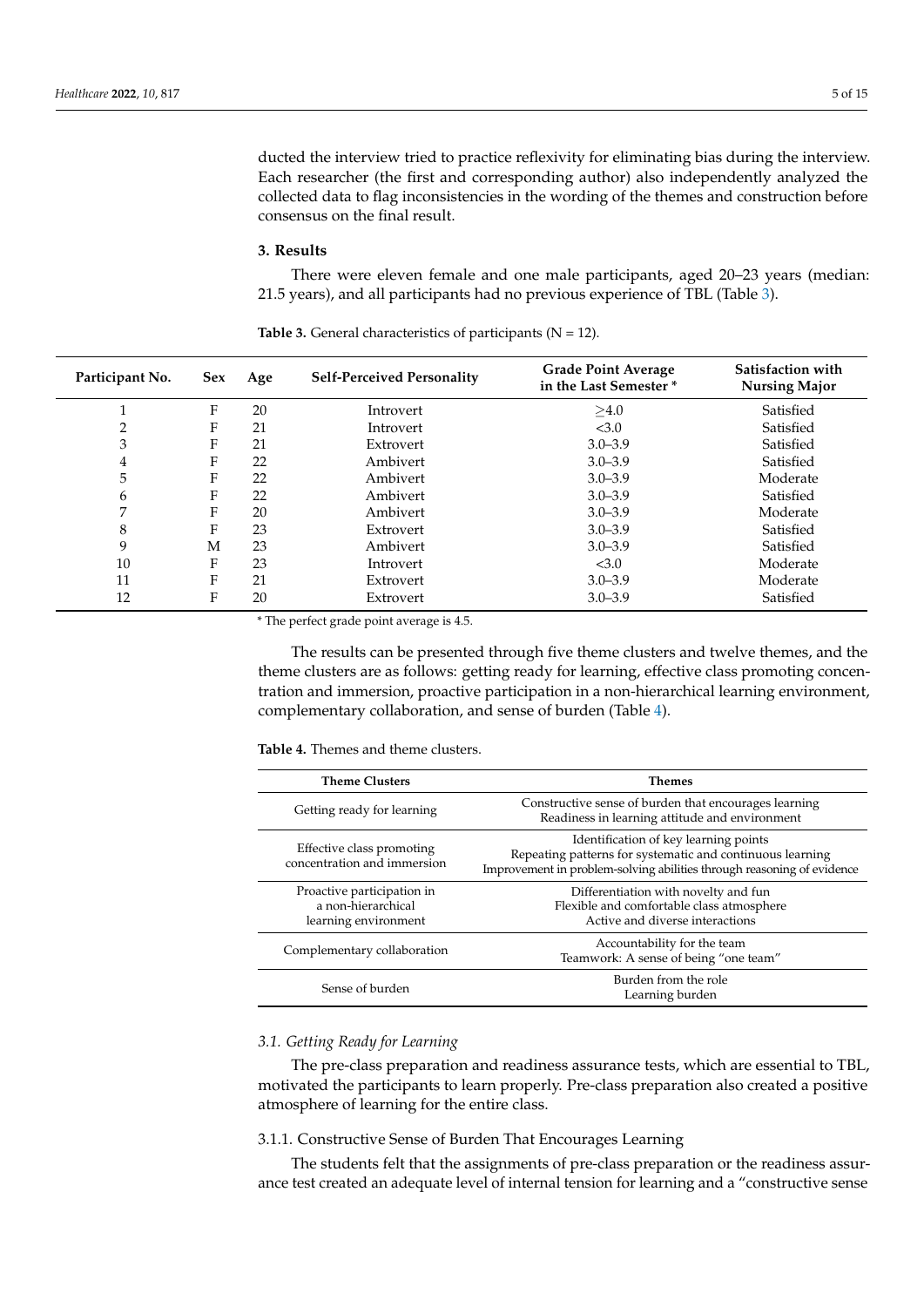of burden", which motivated their studies. As preparations were compulsory for TBL, they became consistent in studies, which was change in their habit that they appreciated.

*Constructive sense of burden? As the sense of burden had a positive influence, I became industrious, and although the word burden may sound negative, it was not in an unacceptable level. (omitted) I was positively prompted to continuously take the test during the course so as not to let go of the tension. This habit has now set a positive pattern in my studying*. (Participant 4)

*I hardly study during the non-exam period, but this was a class that encouraged me to study consistently.* (Participant 10)

The subject includes voluminous learning content and practicum. However, through the pre-class preparation in TBL, students could understand and take in what they have learned in the class. That is, as TBL was effective in terms of their studying, students commented that it provided them a chance to appreciate the importance of pre-class preparation. Subsequently, they have developed a sense of reward and achievements for independently studying hard and also were motivated to apply this method for studying other subjects.

*As we had already studied the content once during pre-class preparation, it was nice to be able to answer the professor's questions when asked. I used to take classes without knowing anything about the content. So, it caused a positive change in my behavior as I followed the pattern of preparing for the class in advance. I felt a sense of self-satisfaction and accomplishment with my effort, irrespective of my Grade. With the preparation, it became easier to understand the content during the class, which also contributed to my sense of achievement. This was the first subject that gave me such an experience and feeling.* (Participant 9)

## 3.1.2. Readiness in Learning Attitude and Environment

Participants acknowledged that TBL created their readiness in learning attitude and environment. Unlike in other classes, where the atmosphere was noisy and distracting before the session commences, with students arriving just in time for the class, participants said that for the health assessment classes, most students arrived well in advance, forming a positive atmosphere. Furthermore, participants felt that the class set a tone of encouragement toward fellow teammates to be assiduous rather than competing against one another.

*We made a promise to the team members to arrive in advance, take a quiz with each other, and prepare for the class. I think the class was helpful because we were certainly more prepared for the tests, and the habit of reviewing right before the test really mattered*. (Participant 4)

*I think that those who are always late for class are disruptive to its flow. However, in this class, when we first set rules for our team, we decided not to take out our cell phones during class, arrive five minutes earlier (before the class), etc. For other classes, nobody expected students to arrive earlier, but for this class, students arrived even ten minutes earlier. Further, the atmosphere in the class was not like "Oh, she is studying", but "Let's do it together" (and it was good).* (Participant 11)

#### *3.2. Effective Class Promoting Concentration and Immersion*

In TBL, as the nursing students repeated the systematic cycle of pre-class preparation, quizzes, lectures, and application exercises, they found the contents easier to comprehend. The method also enabled concentration and immersion into the class through continuous pre-class preparation and review, compared to the traditional lecture-driven classes. The students felt that the effectiveness of TBL improved their learning ability and problemsolving skills.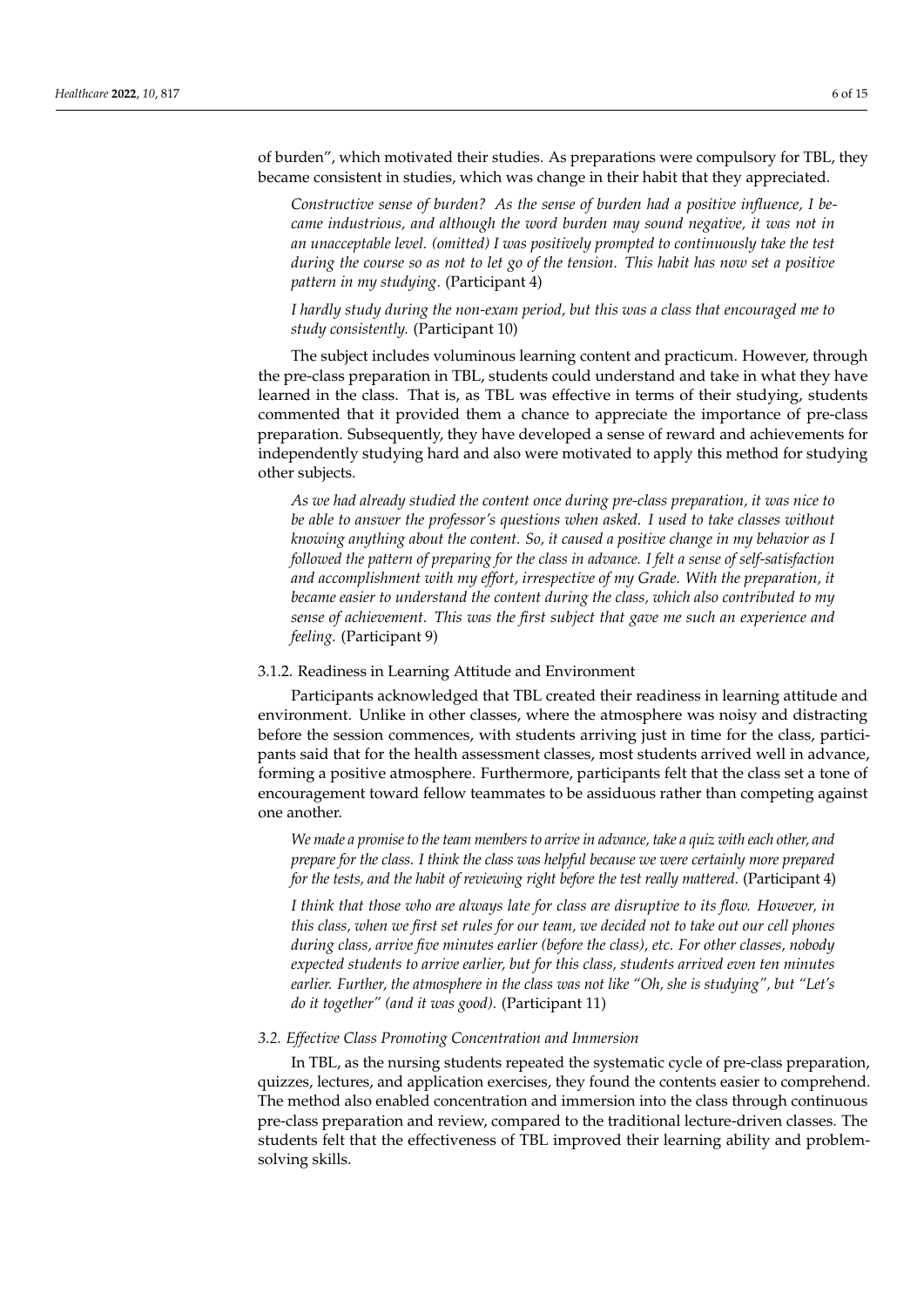## 3.2.1. Identification of Key Learning Points

Owing to the pre-class preparation, the students had an understanding of key learning points during the class; it prompted them to listen more intently. In particular, the students appreciated how TBL made them focus on the key contents during the class, which became helpful during the time of practicum.

*As the lecture was focused on key points, it was easier for us to follow the class. We could comprehend the lecture irrespective of its pace. With TBL, I could understand and remember which parts were important due to the quizzes, and this was also helpful for the practice of assessment*. (Participant 3)

*Preparing for the next class helped me grasp the key points of the class, and focusing on them was also helpful for the preparation for exams later. For example, I had the prior knowledge that "These points are important in the gastrointestinal system", which allowed me to prepare better for exams, and this was also helpful in terms of performing health assessments for the practicum part. I could remember the essential points for the assessment*. (Participant 6)

3.2.2. Repeating Patterns for Systematic and Continuous Learning

Participants highly valued the repeating patterns in TBL through pre-class preparation assignments, discussions with team members for the readiness assurance test and the feedback from the professor, and the key points in the mini-lecture. Unlike the conventional style of one-way communication of knowledge, through the systematic cycle of TBL in which the preparation and review are conducted in each stage focusing on the key points, the students could identify the parts that needing improvements and make extra efforts accordingly. Furthermore, TBL was also helpful in making students remember the content longer.

*For each class, the pre-class preparation assignments worked well. As I became familiar with the content through key points in the pre-class preparation, discussions for the team quiz session, and the lecture by the professor, I found it much easier to follow and study the content of the class. The best part of the class was that I studied the content repeatedly. In other subjects, before I study for the exam, the lectures I attend for the main class are the only input I have. As the subject of Health Assessment requires both knowledge and real-life application, I need to continue to learn the content until it is properly understood.* (Participant 8)

*Unlike the rote-learning-type classes, I felt that I could review the whole class. (For other classes), I felt that I only had inputs, but in this class, I liked the fact that the class was structured in a way that ensured input, output, and feedback, which facilitated a smooth connection between each element. Because of the structure of TBL, I have to do pre-class preparation assignments once a week, so this reminded me of the key content. So, the cycle of pre-class preparation, taking a quiz, and the main class was really helpful. I became familiar with the style of the class and felt that I had learned more. It was also easier to review and summarize what I have learned.* (Participant 11)

The students found the TBL method beneficial to study consistently with better concentration, which helped them improve learning abilities and satisfaction.

*As I have been studying the content systematically, I received a better grade considering the time I have spent on this subject, compared to other subjects, and I could understand the content more efficiently. For me, the more I understand, the more I find the subject interesting. The pattern of this class allowed me to build my understanding of each chapter rather than doing it all at once. This is something that I scarcely do on my own. I usually tend to postpone the review or study, but this type of teaching method encourages me to study consistently.* (Participant 9)

3.2.3. Improvement in Problem-Solving Abilities through Reasoning of Evidence

Students appreciated the approach of reasoning evidence for problem-solving through team discussion during tRATs and application exercises, as it improved their practical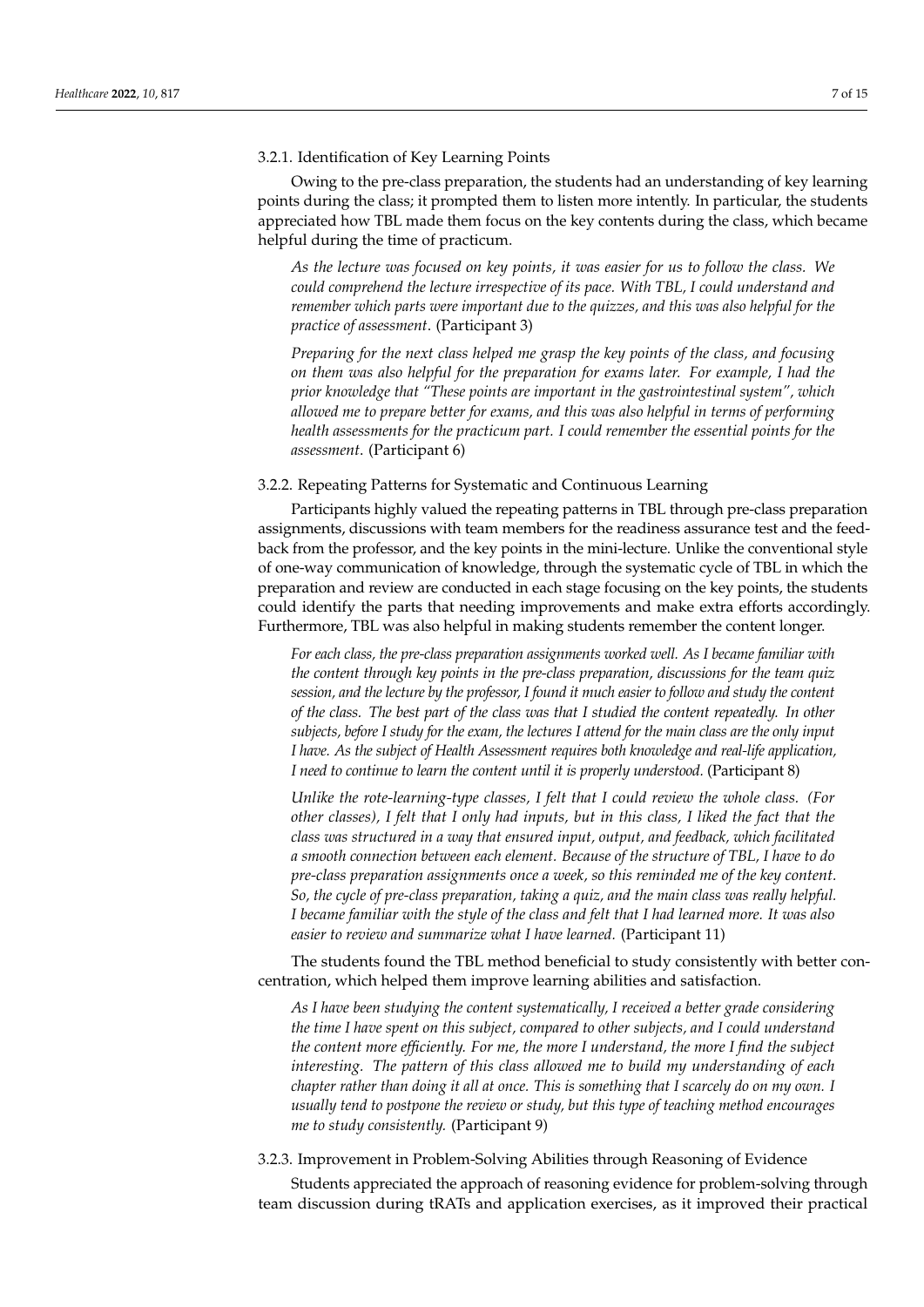problem-solving skills, which took place at real-life workplaces, beyond that during their individual studies. They also mentioned that preparing the evidence for problem-solving prompted them to study harder throughout the semester and not just during specific times. In particular, they mentioned that application exercises were important in realistic and practical learning for application of health assessment skills as nurses, through critical thinking during team discussion.

*I had the opportunity to find the relevant evidence, think it through, and select the answer based on a valid reason. Before this class, mostly, I chose the answers through rote learning rather than based on clear evidence and reasons.* (Participant 8)

*When I study individually, I mostly tend to accept the information without critical analysis. However, in this class, I think to myself first before I express my opinion to the team members, and after listening to their different thoughts, I reconsider my thoughts and reasons. When they seem to have better reasons, I think about my reasons again. In this process, I think I have improved my critical thinking skills.* (Participant 4)

As can be seen from these examples, the students pointed out that TBL was a teaching method more suited for the subject, as it helped them learn the content thoroughly and apply it in their practicum for the problem-solving process.

*Unlike the times when I learned content in theory from books, when I actually had the practical sessions, I learned to be flexible and adaptive. As I went through the course, I realized that in the subject of Health Assessment, practice is as important as theoretical knowledge, and I was involved in interactions with other people or exchanging opinions for problem-solving. Practical capabilities are really important for this subject, and the method adopted nurtured them.* (Participant 4)

*3.3. Proactive Participation in a Non-Hierarchical Learning Environment*

Compared to the conventional lecture-driven classes, where students were mainly passive listeners, TBL allowed the experience of various exchanges of opinions and feedback, creating a non-hierarchical environment.

#### 3.3.1. Differentiation with Novelty and Fun

Although students who were familiar with the traditional type of lecture-centered classes were initially intimidated with the innovative method of TBL, they evolved to find it interesting, which involved active learning through the process of pre-class participation, team quizzes, and discussion/debate sessions.

*I initially felt pressure as I knew little about TBL. I had been used to the rote-learning-type classes where the professors teach and we listen. However, with TBL, I did not study on my own but was given many opportunities for discussion and sharing thoughts during the class, which was more fun. I strongly felt that this class was different and special compared to other classes.* (Participant 9)

As can be seen from the testimonials, some participants identified TBL as the method they had envisioned as the ideal image of a university class.

*TBL... I think this is the type of college class I have envisioned before. Well, we have plenty of chances to exchange our thoughts and opinions, feel close to the professors, and actively exchange ideas with them.* (Participant 4)

#### 3.3.2. Flexible and Comfortable Class Atmosphere

The participants felt the learning environment with discussion in the TBL class liberating compared to the lecture-type classes. In particular, they commented that TBL class formed a non-hierarchical and harmonious environment. As the rules were set among team members, there was mutual respect in the discussion, and students properly listened to one another. Students willingly played their parts and tried their best without any free riders.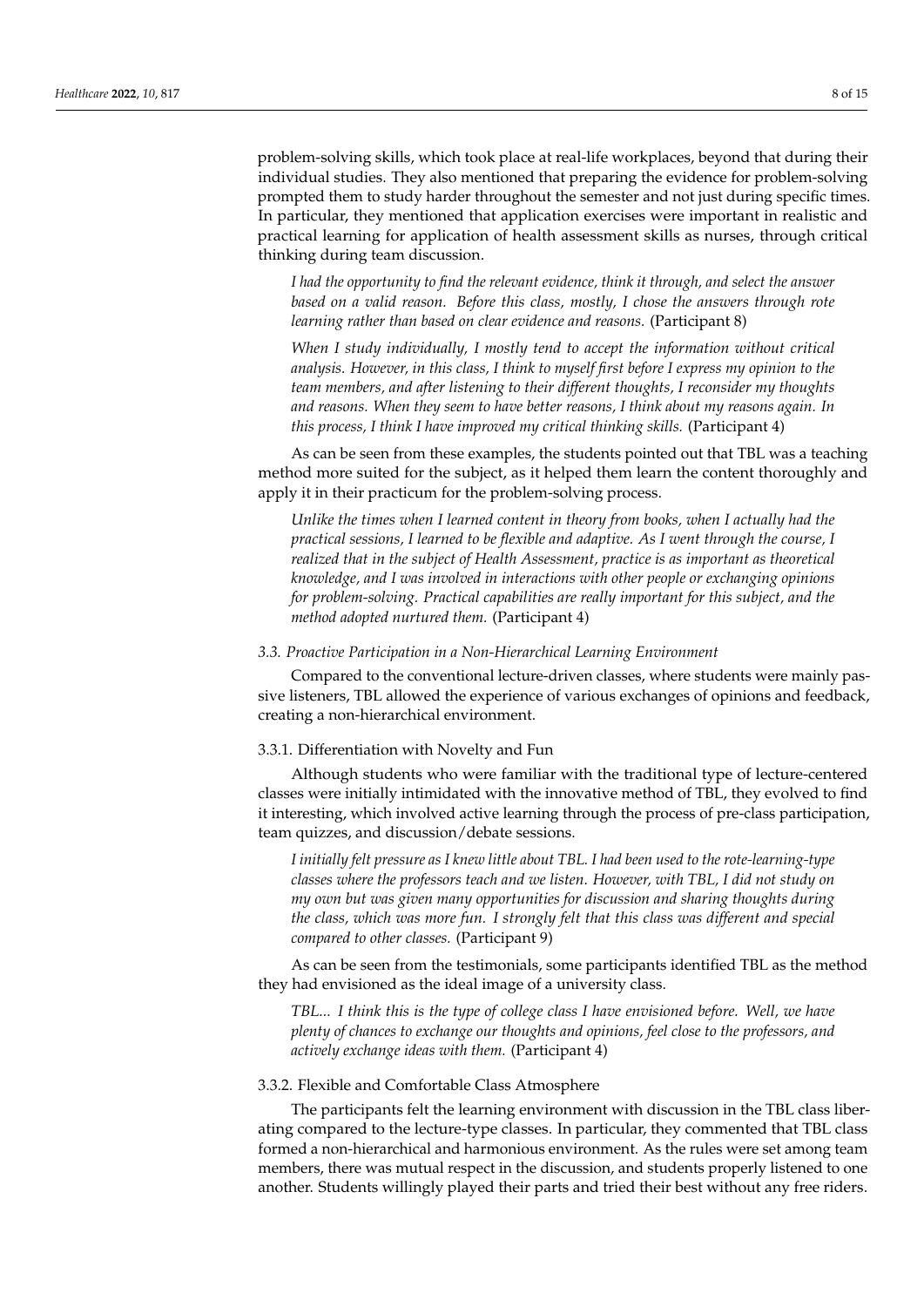*In the curriculum for the department of nursing, apart from practicum sessions, it felt like a continuation of high school days (an expression indicating traditional rote-learning based education). However, with TBL, I felt some kind of freedom* . . . *I think the team I belonged to have equally shared the roles and responsibilities. We all participated equally without burdening anyone particularly. At the time of team discussion, as all of us could make claims or give opinions without restrictions, we felt equal.* (Participant 6)

*All of us voiced our opinions. There was never a time when any of us refused to answer or did not express their opinions when we were asked to do so. I thought that there was no passive student in particular; we voluntarily expressed our thoughts. All of us paid attention while listening to others' opinions, trying to understand their reasoning* . . . (Participant 9)

## 3.3.3. Active and Diverse Interactions

As several activities needed to be conducted with other people, students were encouraged to actively express their thoughts and exchange different ideas, which also served as an opportunity to understand others' perspectives. There were active interactions during the time of feedback from the professor and team discussion. The students mentioned that this was different from other group assignments or presentations where they simply divided their roles and hardly had exchanges between team members. Participants felt that the communication competency of the introverts and extroverts in their batch had improved.

*TBL had many team activities. As there were many people, we collected different opinions, which facilitated active communication. We talked together, and if anybody did not know anything, we helped them with the information we had. I think we had an appropriate amount of talks and discussions.* (Participant 1)

*As for group assignments in other classes, there were students who did not did not actively participate but only performed delegated roles. However, with TBL, the team discussion time when we all voiced our opinions was really different from other occasions. As I had not had opportunities for active discussions or debates, I liked this experience.* (Participant 5)

Active interactions took place not only among students but also with the professor, and students found getting immediate feedback beneficial.

*Usually, after taking quizzes, we do not get to know our results on the spot. (With TBL), it was good that we could get our results and discuss and reason our answers with the professor and other teammates. Before TBL, one-way communication in classrooms often caused the students to miss the message, but there was no such case in this class.* (Participant 2)

## *3.4. Complementary Collaboration*

Participants thought that the accountability for the team as a team member did not pressurize them but motivated their individual studies too. With recognition of the accountability for the team, participants worked in cooperation to submit their team assignment through teamwork. Through the collaboration process, the team members developed intimacy and a sense of belonging and unity as a team.

## 3.4.1. Accountability for the Team

The participants felt obliged to the team while studying contents for the class. Hence, they did not procrastinate or find excuses. They felt accountable to the team, which motivated them to work harder and contribute as other hard-working team members.

*If I don't study, I become a nuisance to the team. So when I do pre-class preparation, I make sure to learn well as my teammates will hate it if I hardly know anything! That thought prompted me to study harder. Strangely, I do not find it burdensome but motivational to my studies.* (Participant 7)

*Perhaps I could put it as a developing sense of accountability* . . . *? Accountability within the team manifests as my respect toward team members who worked really hard. So regardless of the grade, I think it would be undesirable if I hardly make proper contribution*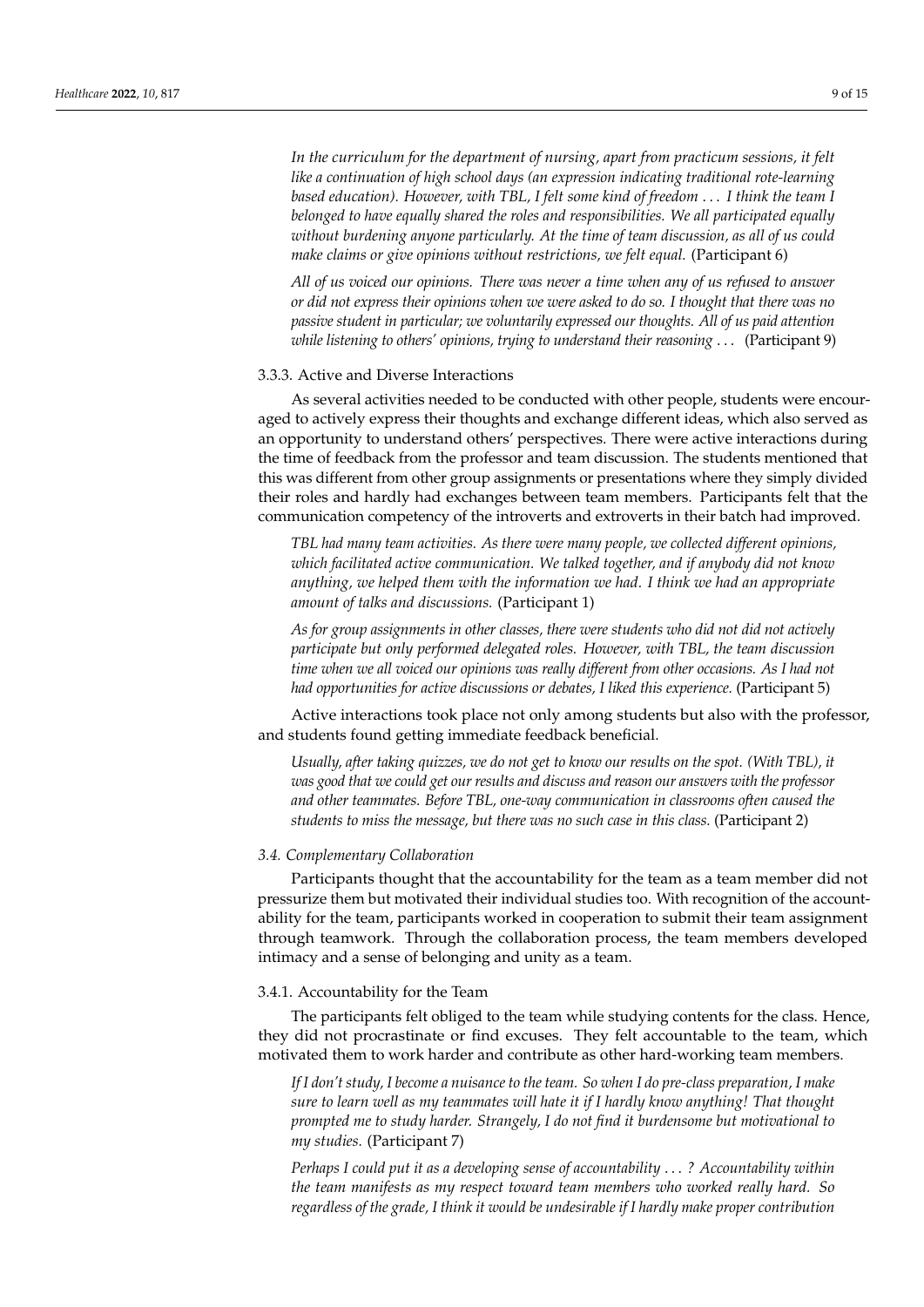*to the team, so I try to work harder* . . . *In this way, accountability was developed, but I had less individual burden, and it helped me study better.* (Participant 8)

## 3.4.2. Teamwork: A Sense of Being "One Team"

Participants preferred the method as it gave them opportunities to help each other out and complement other members' weaknesses through teamwork in team quizzes and application exercises. The students pointed out that when the team worked together to submit a team assignment with quality, they could learn from one another. As they shared information and developed an emotional rapport, they overcame their prejudices about fellow members and built intimacy between them, which gradually developed into team spirit.

*While we were taking quizzes or conducting physical examinations within the team, we learned from each other. It would have been highly challenging to do this all on my own, but when this was conducted by the entire team, we could share information, build rapport, and develop intimacy.* (Participant 1)

*The five of us had to come together and eventually become one team. So in the process, I often felt that we all contributed in producing good work. When we all work together to produce an output, it is the product of our combined effort. I liked this aspect of the class. During practicum sessions, we got together more, helped each other out, and exchanged information among team members.* (Participant 2)

#### *3.5. Sense of Burden*

Although students had beneficial experiences in the TBL method, the compulsion to contribute as a team member may be burdensome to those who are not expressive. Pre-class preparation and various class activities required from TBL became a learning burden for some students.

# 3.5.1. Burden from the Role

The participants explained that the TBL class might be difficult for those who are introverts or reserved to give opinions during discussion or debates. Often, a team member with active personality took the initiative to lead the team. It would burden that person and may impact other passive and introverted members negatively.

*There are some introverts who don't present opinions in discussions. They continue to remain as they are. Their contribution remains trivial in comparison with that of the active members.* (Participant 3)

One participant felt this role burden more, especially at the beginning of the class, when team members were not familiar with the discussion.

*Our team needs to have a good atmosphere to practice well, so I was worried that I would make the atmosphere in our team turn ugly if I didn't talk by myself or talked too much. So I had to coordinate all of team members' opinions and pay attention to them. It wasn't hard, but it was uncomfortable at first.* (Participant 12)

## 3.5.2. Learning Burden

The students expressed that it would be burdensome if the method were to be applied to multiple subjects as pre-class preparations and class activities of TBL demand a considerable amount of work. They were also skeptical of its effect in the early stages of the class in terms of them internalizing habits such as self-directed learning and incorporating it into their routines as the course does not bind them to do so. Some students preferred conventional lectures due to the learning burden from pre-class preparation of TBL.

*I could say that initially, I used to get annoyed about pre-class preparation* . . . *Before I realized the effect of the preparation, I had preferred lectures instead of doing the assignments. Preparing for the quiz is a difficult part, too. It certainly has positive*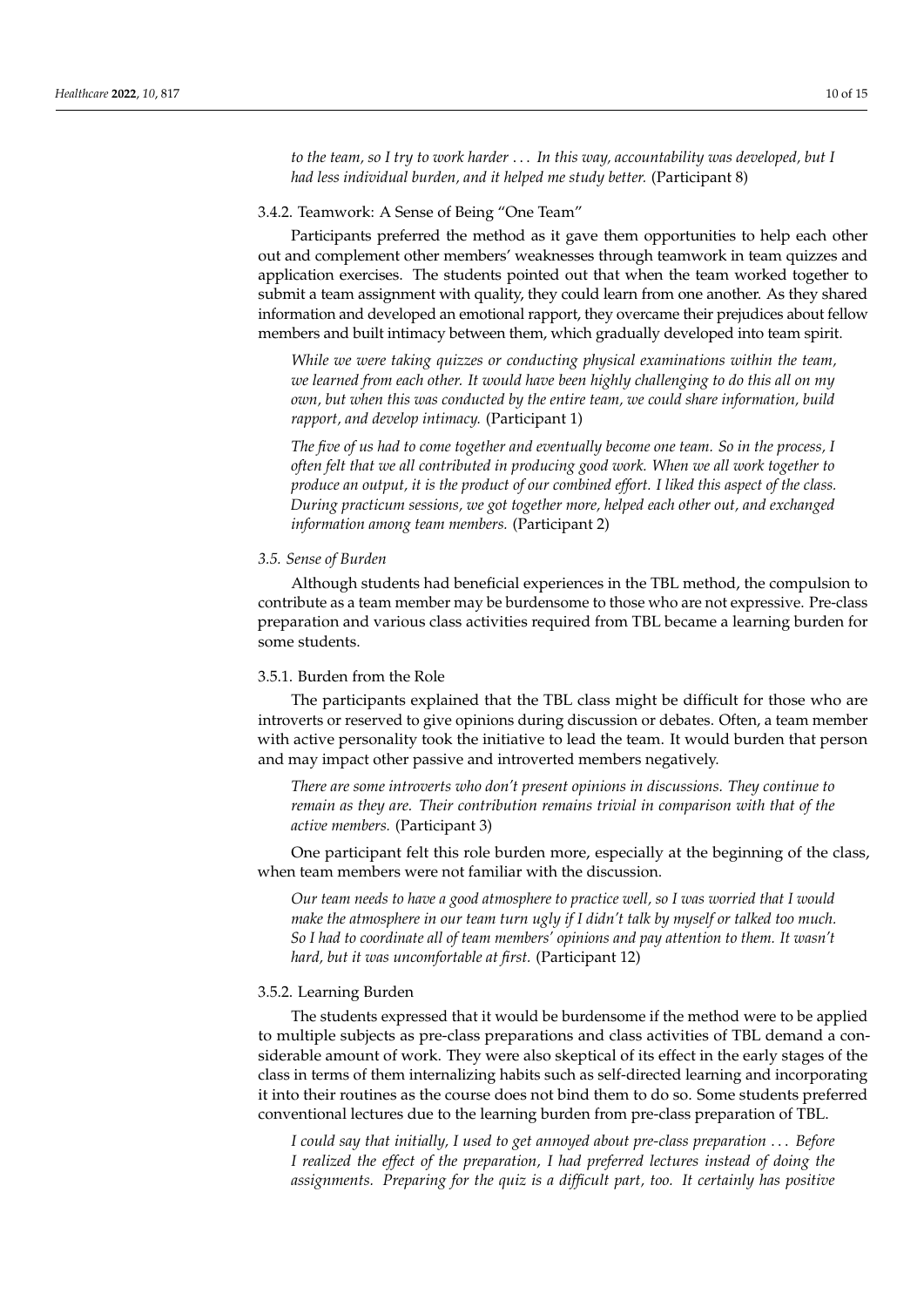*sides, but I always felt the pressure on the day before Thursday (day of class) due to the scheduled quiz.* (Participant 11)

*Generally, it was okay, but because of the pressure to take the quiz* . . . *well, just like all quizzes are burdensome, this one was no exception. I tried to be persistent because I know that TBL is useful. However, I prefer lecture-type classes as they are less burdensome* . . . (Participant 5)

## **4. Discussion**

This study was conducted to understand the TBL experiences of nursing students who had enrolled in a health assessment subject. The students expressed that the TBL experience prepared them for learning and that it was an effective class that promoted concentration and immersion, encouraged them to proactively participate in a non-hierarchical learning environment, and induced complementary collaboration. However, in the process of discussion or debates, they felt burdened with the responsibilities of their assigned role.

The first theme cluster was "getting ready for learning". The pre-class preparation makes the students recognize the importance of learning on their own and develops positive motivation toward voluntary participation in learning [\[19\]](#page-13-16). In the teaching strategies of TBL, the preparation material provided before class is designed to help the students in their in-class learning and discussion [\[20\]](#page-13-17). This is due to the fact that the process of having prior knowledge and activation of the knowledge is essential to learn new content [\[19\]](#page-13-16). Various types of tests for which students prepare based on accountability induce them to develop learning attitudes [\[11\]](#page-13-9). Students spend more time in learning in TBL than in the normal lecture. In the process of taking the tests, they become reflective of their existing learning attitudes, thereby developing positive autonomy for learning [\[19,](#page-13-16)[21\]](#page-13-18). The consistent tests make it impossible for the students to remain passive in the learning environment [\[19\]](#page-13-16), and classmates participating in TBL introspect and form a learning environment with positive attitudes [\[21\]](#page-13-18).

Health assessment is a subject based on the knowledge of human bioscience [\[22\]](#page-13-19). Therefore, applying a pedagogical strategy to acquire knowledge prior to practice is expected to enhance learning readiness. In the process of pre-class preparation, the instructor should consider a well-designed test process to facilitate the development of a learning attitude by ensuring experiences of positive and proactive learning.

The second theme cluster was "effective class promoting concentration and immersion". An outcome-based approach identifies the TBL effect in terms of increased level of concentration and effectiveness of the class experienced by students [\[5\]](#page-13-4). In TBL, reading material and RATs are designed to reinforce knowledge focusing on the core concepts. Application activities are designed to improve competencies in critical analysis and problemsolving skills by applying core concepts to significant problems in real-life workplaces [\[4\]](#page-13-3). In previous studies, students who participated in TBL found the method effective in terms of understanding core concepts, which helped them concentrate better in class [\[23\]](#page-13-20) and identify the gap in their knowledge [\[11\]](#page-13-9). In application activities, at times of presenting opinions within a team and among teams, students were required to explain their decisions and advocate their positions with accountability [\[21,](#page-13-18)[24\]](#page-14-0). It enhanced their capabilities of decision-making or finding evidence to support their reasoning. This is due to the fact that the class immersion of the students is increased by realistic case-based problems, and critical thinking skills are developed in the process of concentrating and discussing with team members [\[23\]](#page-13-20). TBL is described as a constructive process that includes several stages [\[5\]](#page-13-4), whereby students experience systematic learning with repeated exposure to core concepts. Previous studies have shown that TBL composed of these stages serves as an effective experience in helping students learn consistently by preparing for assignments and tests [\[10\]](#page-13-8).

In a health assessment subject, to correctly recognize and classify the collected physical examination data into normal and abnormal findings, it is important to possess knowledge in human bioscience [\[22\]](#page-13-19). Therefore, TBL, with its method of repeatedly learning core concepts, is considered to induce the concentration of the students to increase the efficiency in learning. As nursing education focuses on the interpretation of significantly abnormal clinical findings rather than normal examination findings [\[2\]](#page-13-1), applying TBL to identify, analyze, and solve the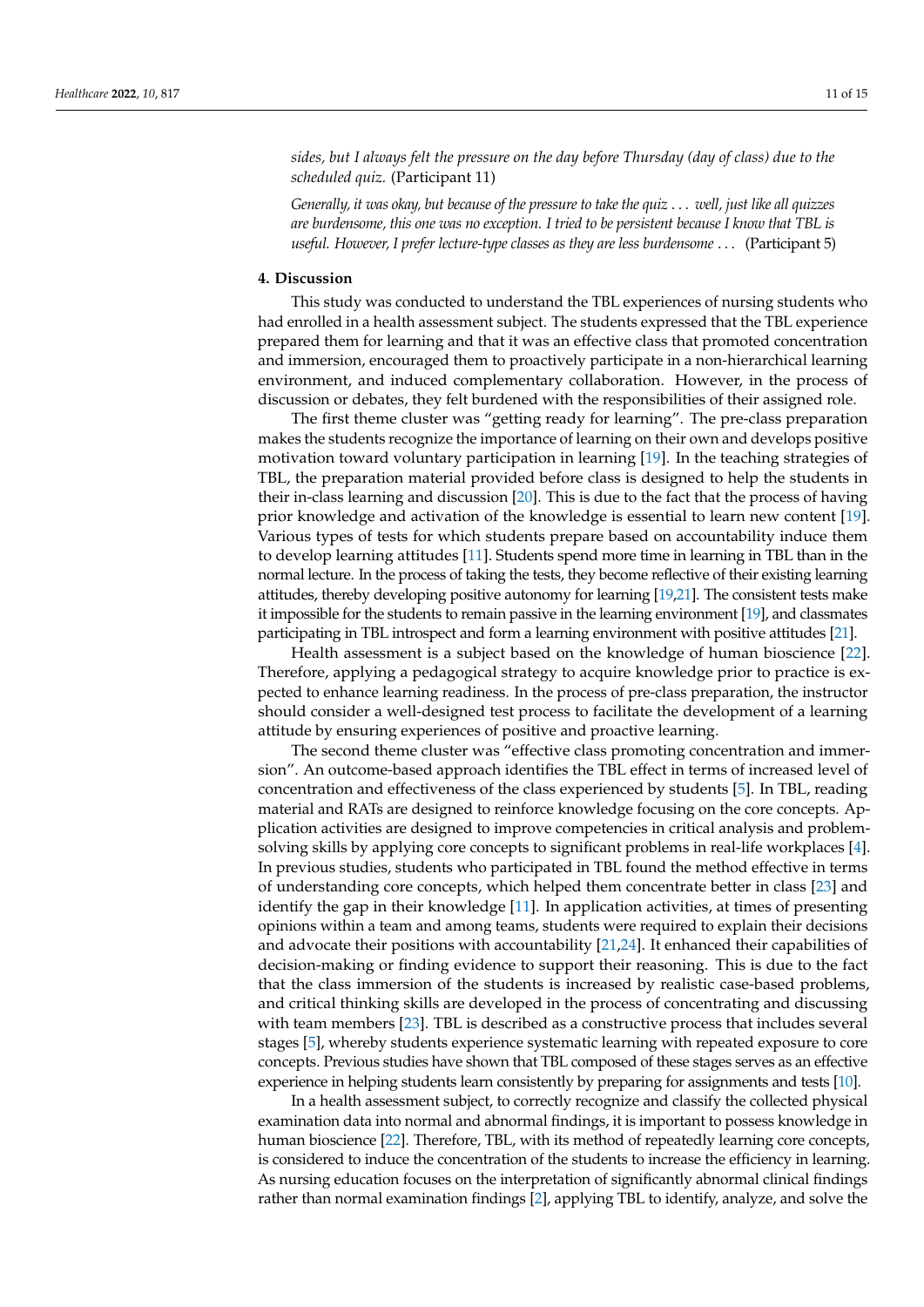significant problem based on clinical reasoning will serve as an effective pedagogical strategy to apply practical health assessment skills and interpret the findings.

The third theme cluster was "proactive participation in a non-hierarchical learning environment". A learning environment in a non-hierarchical atmosphere where mutual opinions are respected with active interactions encourages students to participate in activities [\[19\]](#page-13-16). When students first experience a new teaching method, they become interested in its novelty when they recognize that there is a difference in the method of knowledge transfer compared to the traditional lecture-oriented class. This experience was also reported in previous studies [\[9\]](#page-13-7). In particular, in subjects to which traditional lecture-style teaching methods have long been applied, such as physiology or anatomy, students found TBL to be an enjoyable experience [\[8,](#page-13-21)[9\]](#page-13-7). In TBL activities, in the process of exchanging opinions, students actively listen to one another with mutual respect, creating a comfortable and harmonious learning environment [\[6\]](#page-13-5). Such a team environment allows students to express their opinions freely and participate actively in discussions, enriching their learning experience [\[11\]](#page-13-9). Previous studies have reported that active interaction is one of the best opportunities in the TBL experience [\[10,](#page-13-8)[11,](#page-13-9)[19\]](#page-13-16). The interaction between students and the instructor through feedback creates a non-hierarchical learning atmosphere compared to traditional lecture-based methods [\[23\]](#page-13-20) and encourages students to participate actively in the learning [\[19\]](#page-13-16).

In nursing education, exploring pedagogical methods suitable for preparing a health assessment competency is a constant challenge [\[22\]](#page-13-19). Thus, it is considered that the teaching method of TBL in which students are encouraged to learn with interest will be effective. As health assessments take place based on interactions with patients, well-trained interactions through TBL can help prepare students for future nursing practice.

The fourth theme cluster was "complementary collaboration". In TBL, complementary collaboration can be described as the process in which the students play cooperative roles to promote other members' learning by recognizing their learning needs [\[6\]](#page-13-5). The building blocks of TBL motivate students to engage in learning and encourage teamwork. As students think about their contributions to tests and teamwork, they develop a sense of accountability, which often leads to consistent learning [\[25\]](#page-14-1). In previous studies, it was also shown that students experienced a sense of accountability due to the preparation required for team activities and spent more time in learning [\[11\]](#page-13-9). In particular, teamwork as a learning tool enhances students' active participation and interactions in discussions, helping them to develop mutually respectful relationships [\[25\]](#page-14-1). This type of team collaboration allows the team to trust each other and develop team dynamics [\[8\]](#page-13-21) and prepares team members' capabilities and their products for success [\[6\]](#page-13-5). In previous studies, students who participated in interprofessional TBL with courses such as nursing, medicine, and physical therapy found the teamwork experienced in TBL instrumental for collaborative work in their future vocational activities  $[6,8,9]$  $[6,8,9]$  $[6,8,9]$ .

Health assessment is a core subject in the curriculum that serves as a basis for evidenceinformed care in studies related to nursing and healthcare [\[2,](#page-13-1)[19\]](#page-13-16). Therefore, it is meaningful for the students in the healthcare field to experience TBL to learn and practice roles in collaboration and develop team dynamics.

The final theme cluster was "sense of burden". In the process of TBL, while the students experienced the effect in terms of TBL learning outcomes, they also experienced the burden of their role as team members and the extent of learning. When students are not prepared for activities in TBL or have team members who are not interested in those activities, there will be differences in their level of knowledge [\[11\]](#page-13-9). The unprepared or uninterested members will not be able to contribute to team performance, which will disturb the team dynamics [\[10\]](#page-13-8). Some students were not being able to present their opinions freely. A formal leader is assigned to communicate the team members' decisions, and an unofficial leader who actively presents opinions with high motivation and aspiration for successful completion of team activities may emerge in the process [\[7\]](#page-13-22). Further, in some cases, the team dynamics is dependent on the opinions of students who are trusted in terms of their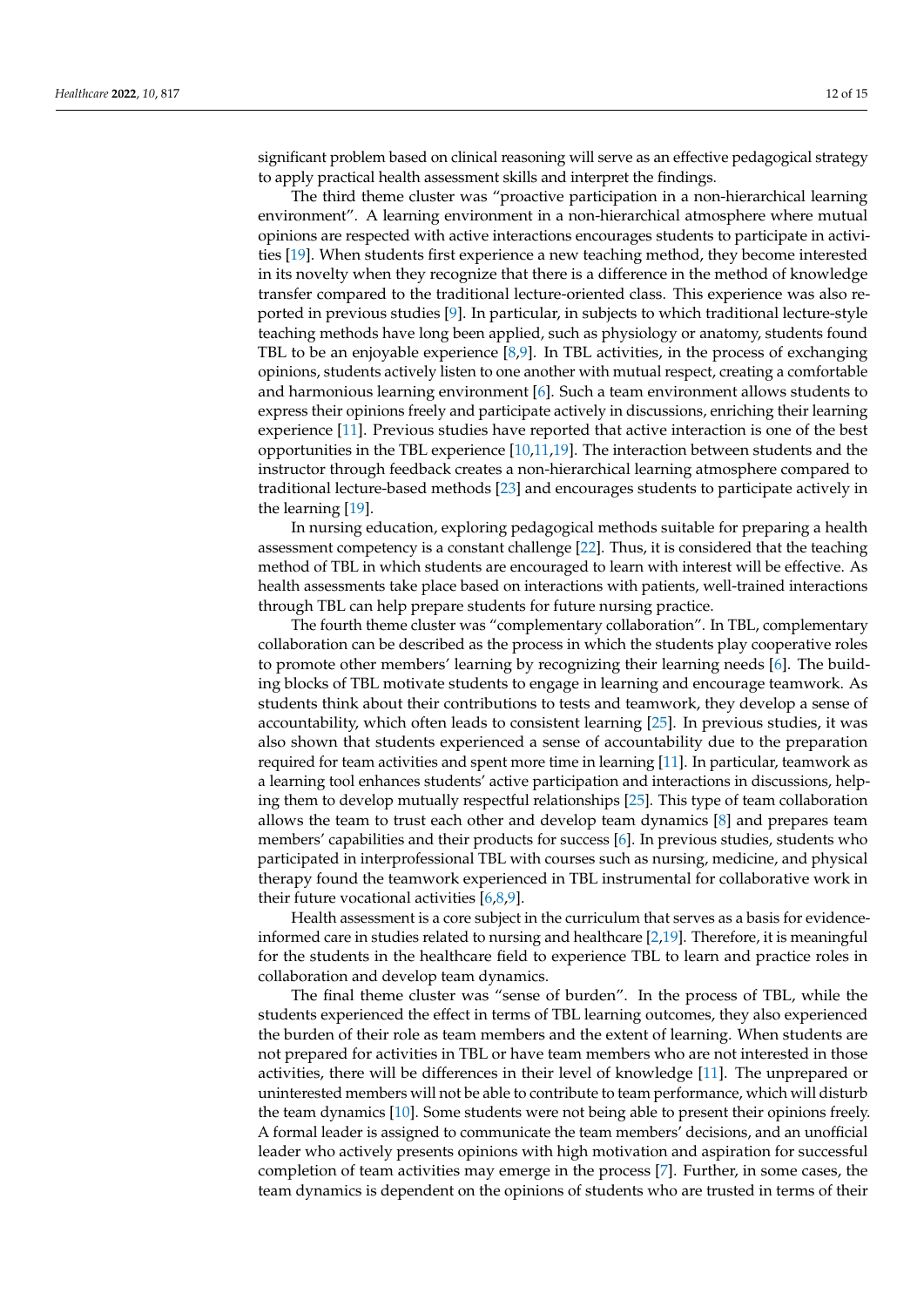knowledge; in this case, there will be students who remain silent or passive even if they have different opinions [\[9\]](#page-13-7). As mentioned in previous studies, students feel burdened in the process of participating in team discussions in TBL, which necessitates the consideration of various characteristics of team members before forming a team or appropriate intervention by the instructor in team discussions [\[10\]](#page-13-8).

Other types of burden have been reported in terms of the time spent for pre-class preparations, tests, and group work and interactions during application exercises. Students are often perplexed due to the scope and depth of learning materials [\[11\]](#page-13-9) and think that the time spent for all of the preparation and tests may exceed that of the traditional lectureoriented method [\[10\]](#page-13-8). Students who have received traditional education and are not prepared for this type of student-centered, self-directed learning may be at the risk of failing to achieve learning outcomes in their individual learning process [\[10\]](#page-13-8). Therefore, it is necessary for instructors preparing for TBL to carefully consider the principles of each stage, referring to the experiences of burden and pressure reported by students to induce the desired learning outcome [\[24\]](#page-14-0).

Health assessment is a subject that combines knowledge and practice. Thus, considering the burden in terms of team roles and the extent of learning, the instructor needs to ensure that teams are formed after reflecting on the characteristics of team members. Moreover, to solve the learning burden, the instructors must consider the time spent by the student, learning materials' depth, and student's learning history before constructing each phase of TBL. Thus, it will be possible to reduce the burden and pressure experienced by students and effectively ensure their participation in TBL.

#### *Limitations*

In this qualitative research, experiences of twelve Korean nursing students were explored and analyzed in detail. However, there may be limitations in generalizing this study if applied to different cultures and settings. Nevertheless, the findings of this study are expected to provide effective guidance for instructors who plan to adopt TBL in a subject comprising knowledge and practice. A professor in charge of the subject participated as a researcher in this study, but her involvement was strictly limited to the process of analyzing the results. The process of acquiring informed consent and other processes such as interviews that require face-to-face meetings were conducted by another researcher to ensure unrestricted ions of the participants. Finally, this study has a limitation that we could not exclude the contamination of participant's experience by the professor's evaluation of this health assessment subject since participants were recruited after the end of the course evaluation.

## **5. Conclusions**

This study is qualitative research with a phenomenological approach that investigates the TBL experiences of nursing students who have opted for a health assessment subject. The findings of this study may guide the instructors in creating the class environment for learning, planning the number of assignments, scheduling, team formation, and considering students' perspectives at each stage of learning. If the burden on the roles and amount of learning content are reduced, the application of the TBL method is expected to enhance learning outcomes as well as learning competencies such as problem-solving, collaboration, and communication. It would also improve learning attitudes such as engagement in class and learning satisfaction.

**Author Contributions:** Conceptualization, E.P.; methodology, E.P. and H.-R.P.; software, E.P.; validation, E.P. and H.-R.P.; formal analysis, E.P. and H.-R.P.; investigation, E.P.; resources, H.-R.P.; data curation, E.P.; writing—original draft preparation, E.P. and H.-R.P.; writing—review and editing, E.P. and H.-R.P.; visualization, E.P. and H.-R.P.; supervision, E.P.; project administration, E.P.; funding acquisition, E.P. All authors have read and agreed to the published version of the manuscript.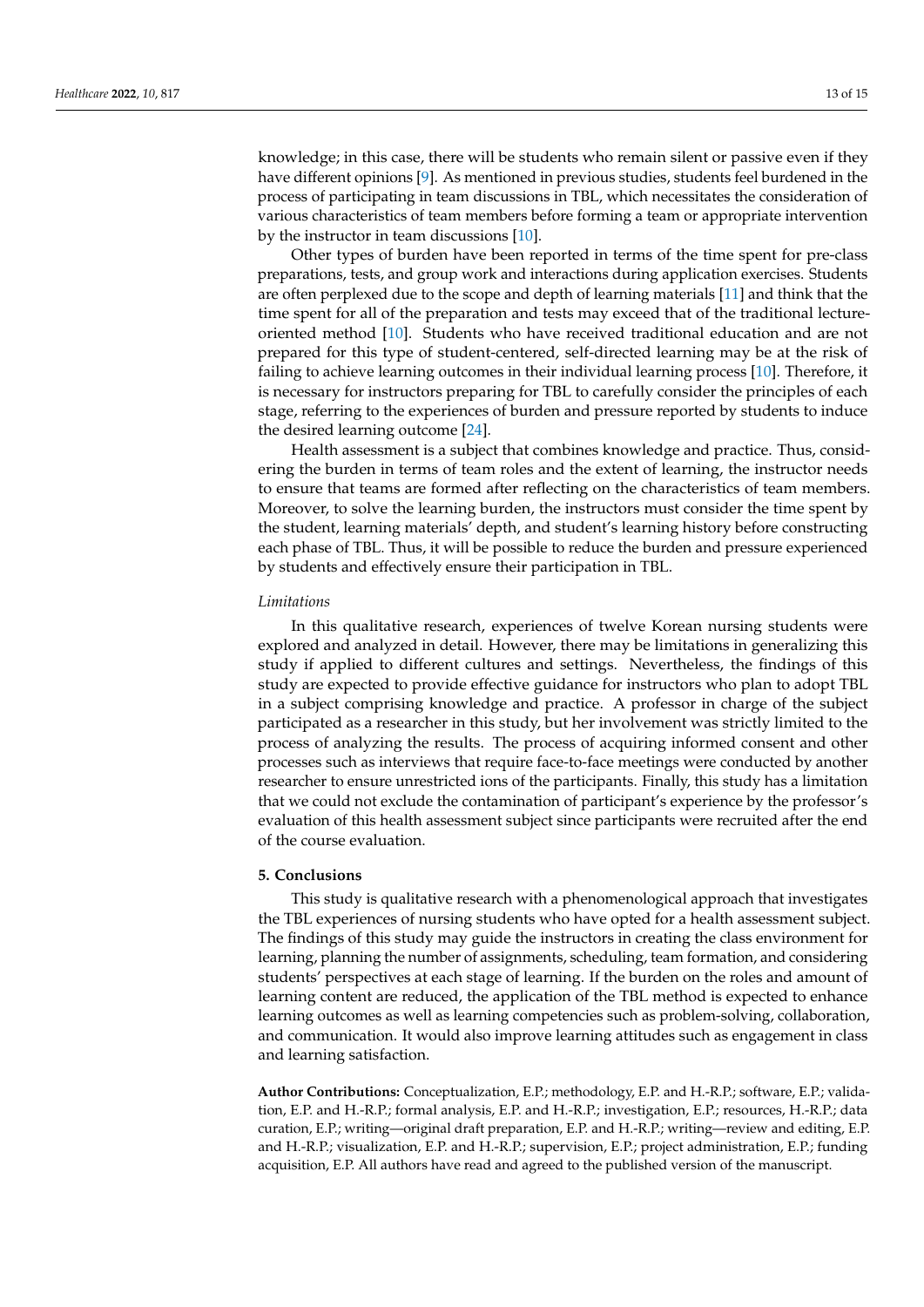**Funding:** This work was supported by research fund of Chungnam National University (grant number 2019-0536-01).

**Institutional Review Board Statement:** The study was conducted in accordance with the Declaration of Helsinki, and approved by the Institutional Review Board of Ajou University (AJIRB-SBR-MDB-13-350).

**Informed Consent Statement:** Informed consent was obtained from all subjects involved in the study.

**Data Availability Statement:** Not applicable.

**Conflicts of Interest:** The authors declare no conflict of interest.

## **References**

- <span id="page-13-0"></span>1. Baker, C. Future directions for nursing education. *Nurs. Leadersh.* **2014**, *27*, 35–39. [\[CrossRef\]](http://doi.org/10.12927/cjnl.2014.23838) [\[PubMed\]](http://www.ncbi.nlm.nih.gov/pubmed/25073055)
- <span id="page-13-1"></span>2. Morrell, S.; Giannotti, N.; Pittman, G.; Mulcaster, A. Physical assessment skills taught in nursing curricula: A scoping review. *JBI Evid. Synth.* **2021**, *19*, 2929–2957. [\[CrossRef\]](http://doi.org/10.11124/JBIES-20-00086) [\[PubMed\]](http://www.ncbi.nlm.nih.gov/pubmed/34100826)
- <span id="page-13-2"></span>3. Park, H.R.; Kim, C.J.; Park, J.W.; Park, E. Effects of team-based learning on perceived teamwork and academic performance in a health assessment subject. *Collegian* **2015**, *22*, 299–305. [\[CrossRef\]](http://doi.org/10.1016/j.colegn.2014.05.001) [\[PubMed\]](http://www.ncbi.nlm.nih.gov/pubmed/26552201)
- <span id="page-13-3"></span>4. Michaelsen, L.; Parmelee, D.; McMahon, K.; Levine, R. *Team-Based Learning for Health Professions Education: A Guide to Using Small Groups to Improving Learning*, 1st ed.; Stylus Publishing: Sterling, VA, USA, 2008; pp. 1–229.
- <span id="page-13-4"></span>5. Alberti, S.; Motta, P.; Ferri, P.; Bonetti, L. The effectiveness of team-based learning in nursing education: A systematic review. *Nurse Educ. Today* **2021**, *97*, 104721. [\[CrossRef\]](http://doi.org/10.1016/j.nedt.2020.104721)
- <span id="page-13-5"></span>6. Ho, J.M.; Wong, A.Y.; Schoeb, V.; Chan, A.S.; Tang, P.M.; Wong, F.K. Interprofessional team-based learning: A qualitative study on the experiences of nursing and physiotherapy students. *Front. Public Health* **2022**, *9*, 706346. [\[CrossRef\]](http://doi.org/10.3389/fpubh.2021.706346) [\[PubMed\]](http://www.ncbi.nlm.nih.gov/pubmed/35174128)
- <span id="page-13-22"></span>7. Bridges, S.M.; Chan, L.K.; Chen, J.Y.; Tsang, J.P.Y.; Ganotice, F.A. Learning environments for interprofessional education: A micro-ethnography of sociomaterial assemblages in team-based learning. *Nurse Educ. Today* **2020**, *94*, 104569. [\[CrossRef\]](http://doi.org/10.1016/j.nedt.2020.104569)
- <span id="page-13-21"></span>8. Burgess, A.; Kalman, E.; Haq, I.; Leaver, A.; Roberts, C.; Bleasel, J. Interprofessional team-based learning (TBL): How do students engage? *BMC Med. Educ.* **2020**, *20*, 118. [\[CrossRef\]](http://doi.org/10.1186/s12909-020-02024-5)
- <span id="page-13-7"></span>9. Lochner, L.; Wieser, H.; Oberhöller, G.; Ausserhofer, D. Interprofessional team-based learning in basic sciences: Students' attitude and perception of communication and teamwork. *Int. J. Med. Educ.* **2020**, *11*, 214–221. [\[CrossRef\]](http://doi.org/10.5116/ijme.5f5b.24e3)
- <span id="page-13-8"></span>10. Kaminski, A.D.; Babbitt, K.M.; McCarthy, M.C.; Markert, R.J.; Roelle, M.P.; Parikh, P.P. Team-based learning in the surgery clerkship: Impact on student examination scores, evaluations, and perceptions. *J. Surg. Educ.* **2019**, *76*, 408–413. [\[CrossRef\]](http://doi.org/10.1016/j.jsurg.2018.07.031)
- <span id="page-13-9"></span>11. Tulloch, L.G.; Relan, A.; Curello, J.; Martin, E.; Patel, R.; Vijayan, T. Using modified team-based learning to teach antimicrobial stewardship to medical students: One institution's approach. *Med. Sci. Educ.* **2019**, *29*, 1179–1185. [\[CrossRef\]](http://doi.org/10.1007/s40670-019-00804-3)
- <span id="page-13-6"></span>12. Randall, S.; Crawford, T.; River, J. Us and them: The experience of international nursing students engaged in team based learning: A qualitative descriptive study. *Nurse Educ. Today* **2020**, *92*, 104527. [\[CrossRef\]](http://doi.org/10.1016/j.nedt.2020.104527) [\[PubMed\]](http://www.ncbi.nlm.nih.gov/pubmed/32659543)
- <span id="page-13-10"></span>13. Sundler, A.J.; Lindberg, E.; Nilsson, C.; Palmér, L. Qualitative thematic analysis based on descriptive phenomenology. *Nurs. Open* **2019**, *6*, 733–739. [\[CrossRef\]](http://doi.org/10.1002/nop2.275) [\[PubMed\]](http://www.ncbi.nlm.nih.gov/pubmed/31367394)
- <span id="page-13-11"></span>14. Patton, C.M. Phenomenology for the holistic nurse researcher: Underpinnings of descriptive and interpretive traditions. *J. Holist. Nurs.* **2020**, *38*, 278–286. [\[CrossRef\]](http://doi.org/10.1177/0898010119882155) [\[PubMed\]](http://www.ncbi.nlm.nih.gov/pubmed/31650887)
- <span id="page-13-12"></span>15. Colaizzi, P.F. Psychological research as the phenomenologist views it. In *Existential-Phenomenological Alternatives for Psychology*; Valle, R.S., King, M., Eds.; Oxford University Press: New York, NY, USA, 1978; pp. 48–71.
- <span id="page-13-13"></span>16. Tong, A.; Sainsbury, P.; Craig, J. Consolidated criteria for reporting qualitative research (COREQ): A 32-item checklist for interviews and focus groups. *Int. J. Qual. Health Care* **2007**, *19*, 349–357. [\[CrossRef\]](http://doi.org/10.1093/intqhc/mzm042)
- <span id="page-13-14"></span>17. Coyne, I.T. Sampling in qualitative research. Purposeful and theoretical sampling; merging or clear boundaries? *J. Adv. Nurs.* **1997**, *26*, 623–630. [\[CrossRef\]](http://doi.org/10.1046/j.1365-2648.1997.t01-25-00999.x)
- <span id="page-13-15"></span>18. Guba, E.G.; Lincoln, Y.S. Epistemological and methodological bases of naturalistic inquiry. *ECTJ* **1982**, *30*, 233–252. [\[CrossRef\]](http://doi.org/10.1007/BF02765185)
- <span id="page-13-16"></span>19. Patiwael, J.A.; Douma, A.H.; Bezakova, N.; Kusurkar, R.A.; Daelmans, H.E.M. Collaborative testing in physical examination skills training and the autonomous motivation of students: A qualitative study. *BMC Med. Educ.* **2021**, *21*, 224. [\[CrossRef\]](http://doi.org/10.1186/s12909-021-02618-7)
- <span id="page-13-17"></span>20. Remington, T.L.; Bleske, B.E.; Bartholomew, T.; Dorsch, M.P.; Guthrie, S.K.; Klein, K.C.; Tingen, J.M.; Wells, T.D. Qualitative analysis of student perceptions comparing team-based learning and traditional lecture in a pharmacotherapeutics course. *Am. J. Pharm. Educ.* **2017**, *81*, 55. [\[CrossRef\]](http://doi.org/10.5688/ajpe81355)
- <span id="page-13-18"></span>21. Yeh, T.P.; Chang, S.M.; Ho, Y.F.; Ma, W.F. Online team-based learning teaching strategy for developing caring competencies in nursing students under COVID-19 pandemic restrictions. *Healthcare* **2021**, *9*, 1510. [\[CrossRef\]](http://doi.org/10.3390/healthcare9111510)
- <span id="page-13-19"></span>22. Egilsdottir, H.Ö.; Byermoen, K.R.; Moen, A.; Eide, H. Revitalizing physical assessment in undergraduate nursing education—What skills are important to learn, and how are these skills applied during clinical rotation? A cohort study. *BMC Nurs.* **2019**, *18*, 41. [\[CrossRef\]](http://doi.org/10.1186/s12912-019-0364-9)
- <span id="page-13-20"></span>23. Park, H.R.; Park, E. Nursing students' perception of class immersion facilitators in psychiatric nursing: Team-based learning combined with flipped learning. *Nurse Educ. Today* **2021**, *98*, 104653. [\[CrossRef\]](http://doi.org/10.1016/j.nedt.2020.104653) [\[PubMed\]](http://www.ncbi.nlm.nih.gov/pubmed/33303247)